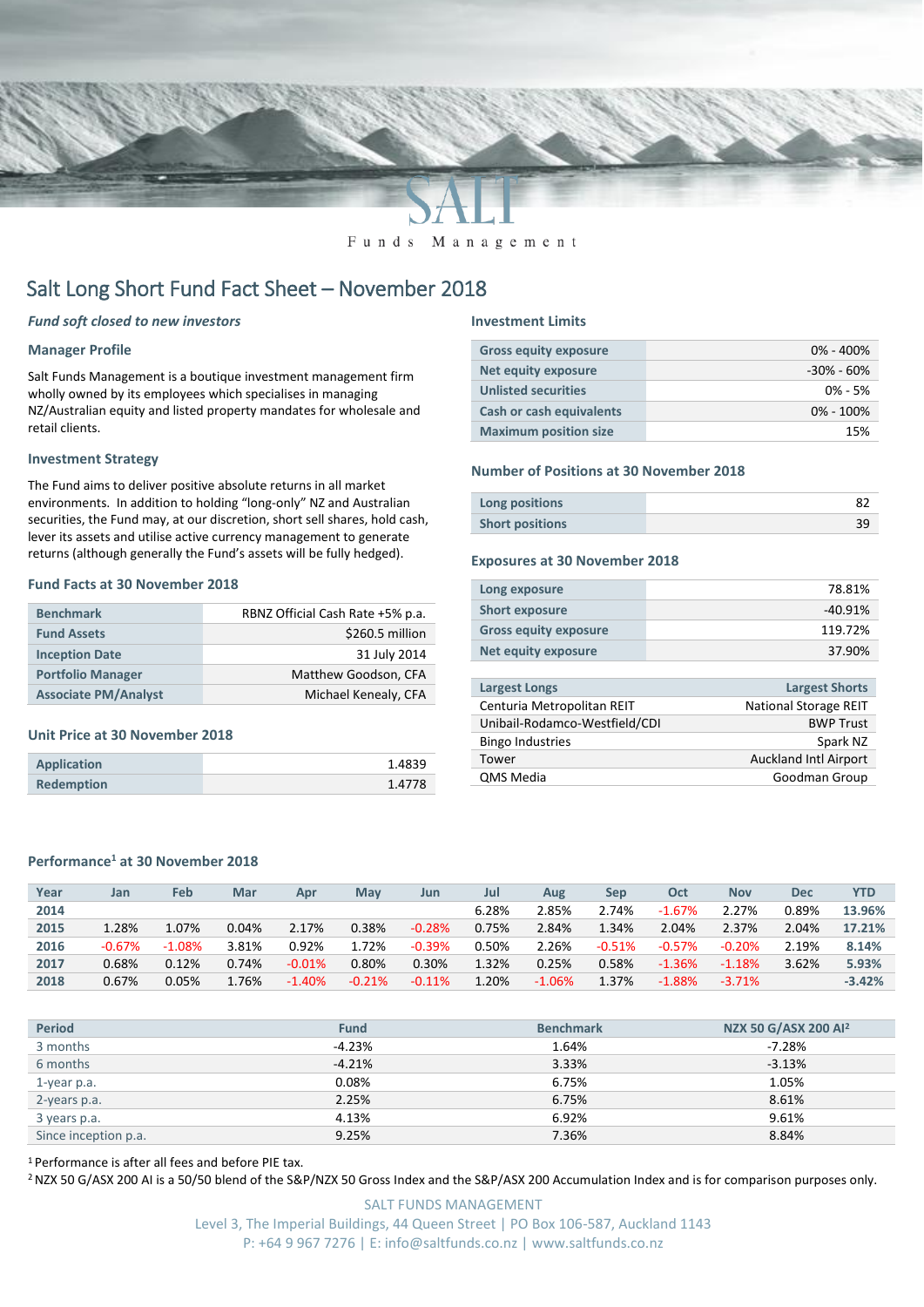

### **Country Allocation at 30 November 2018 (Gross Equity Exposure) November 2018 Individual Stock Contribution**



#### **Fund Commentary**

#### Dear Fellow Investor,

The Fund experienced a very disappointing November, declining by -3.71% after all fees and expenses, making this the worst month since inception. Equity markets were clearly volatile but we were unsuccessful in our long-stated aim to preserve capital or even deliver modest positive returns during such periods. Our return compared to the S&P/NZX 50 Gross Index return of +0.81% and the Australian S&P/ASX 200 Accumulation Index decline of -2.21%.

Quarter-to-date, the Fund is down -5.52% compared to NZ -5.64% and Australia -8.13%. With 70% of the holdings being in Australia, the very poor performance of many of our Australian longs is perhaps understandable but doesn't alter the fact that after months of preparing for this sell-off, a perfect storm of conflating events meant we didn't provide the protection we had hoped.

This period of weak performance began with seven days to go in October. At that point we had been sitting in a very strong position, being up +0.38% compared to NZ and Australian markets that were down 6-7% at that stage. From then onwards, everything that could go wrong did go wrong. What happened and what have we done about it? In trying to answer this, we can point to four generic problem areas.

Firstly, we became too long stocks that were trading at alluringly low valuation levels. Historically, valuation headroom has protected us in previous market sell-offs but this time around we saw an unusually high incidence of earnings warnings as the NZ and Australian economies have entered choppier waters. Valuation proved to be no protection and a number of our names proved to be low-priced rather than cheap.

Secondly, our shorts didn't quite give us the protection we had hoped, with a collective negative contribution of -0.12% in November. We had no major problems and a number did fall quite



sharply. Our main issue was that we tended to cover some of our highest beta shorts whose prices fell the hardest and we replaced them with very expensive large cap defensives such as Spark, Auckland Airport and Goodman Group which actually performed moderately well during November as investors flocked to safety. In our view, they are overpaying for safety in some of these names at a time when credit spreads are widening but this hurt us a little in the short term. Our secondary problem was that with markets plunging, we covered a little too much a little too soon, leaving us with net length in the 35-38% region and therefore susceptible to the continuing market weakness.

Thirdly, our largest high conviction longs in the Fund have a very strong track record over a number of years of providing positive returns but we are sometimes guilty of being too large, too soon – especially in falling markets. Several fell quite sharply in the market maelstrom in October and November, with some lowlights including Bingo (BIN, -24%, -7%), Unibail-Rodamco-Westfield (URW, -10%, -7%), Tower (TWR, -9%, +4%), QMS Media (QMS, -10%, -1%) and Star Entertainment (SGR, -9%, -8%). Our investment theses remain intact with these businesses although Bingo suffered from the ACCC surprisingly having issues with their Dial-A-Dump acquisition. We generally used the month's weakness to add to our high conviction longs provided the fundamental outlook didn't change for them.

Fourthly, we have a successful albeit volatile history in the Fund of being long a diversified range of small high-risk positions. Over time, some of these have being spectacular multi-bagger successes and others have failed. With the change in market and economic conditions, we have decided that this is very much a bull market strategy and have carried out a thorough pruning. We walked into several surprisingly sudden cyclical earnings warnings; a cavalcade of general de-risking which saw valuation multiples fall sharply; and a receivership from RCR Tomlinson (0.89% position) which had reiterated guidance just two weeks prior and which had undergone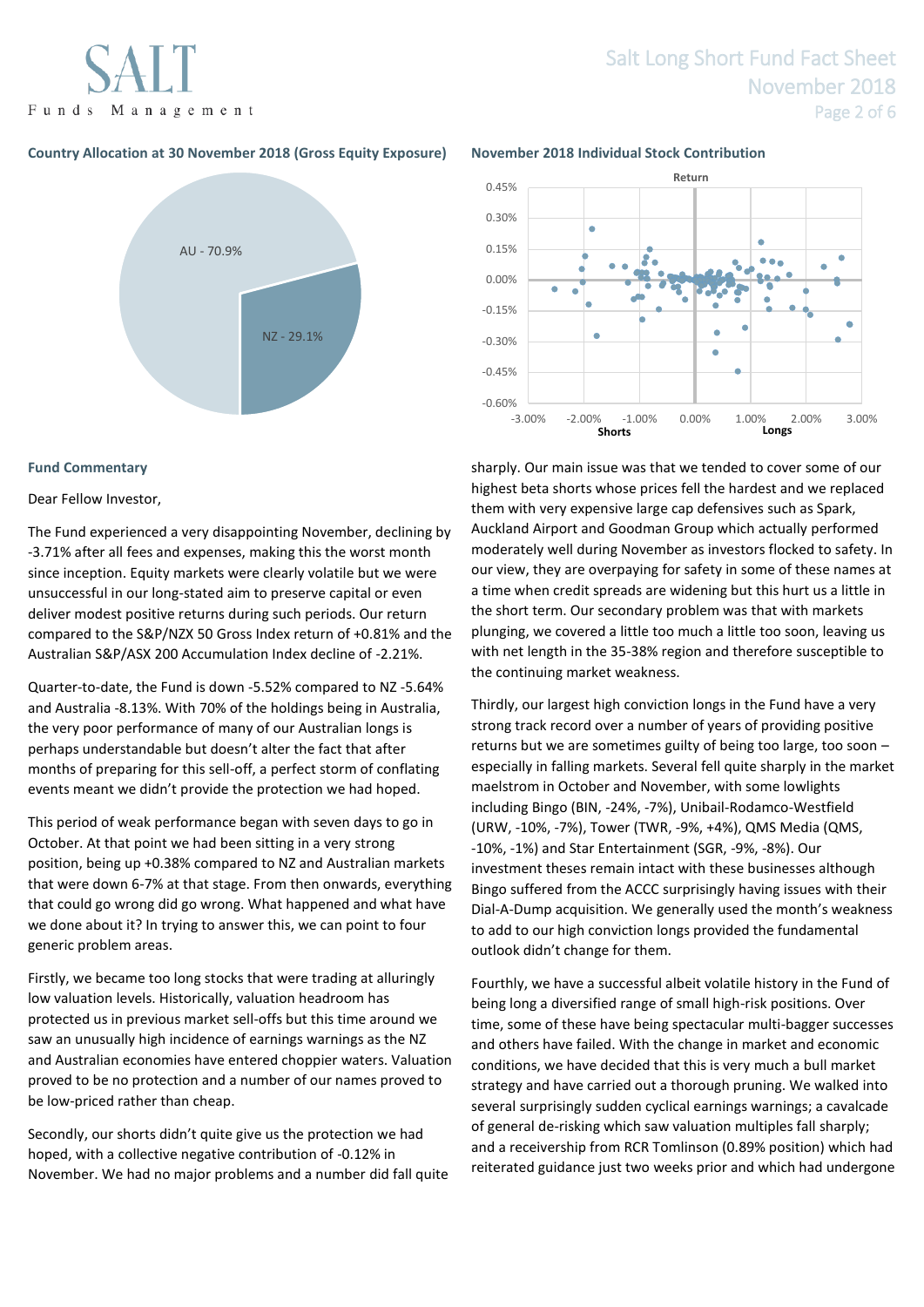

extensive due diligence from a top tier investment bank prior to being recapitalised two months earlier. We had been selling RCR but did not exit in time.

Having analysed what went wrong, we did not sit idly on our hands during the month's volatility. We shorted overbought "safety stocks", we exited or greatly reduced those longs where our thesis was wrong or uncomfortably high risk, while we added to a number of higher quality longs where we are comfortable with the business outlook and where the valuation ratios are attractive. Things can change very quickly in markets and just as we have lost an unusual amount of performance in the five weeks since late October, so we hope and expect to earn it back again. This is a long-term game.

Overall, we lowered our gross positioning to circa 120% and we lifted our net length towards the high end of our historical ranges to sit in the 38% region, with a last day market sell-off in Australia being used to accentuate this move. Risk-adjusted, we now view the Fund as being moderately net long, which we are comfortable with in the short term given the size of the market sell-off that we have seen and short-term bullish signals post month-end from the Fed and from trade talks.

Where markets go from here depends on how several conflicting arguments play out over differing timeframes:

- 1) The bull case is that we are due a sentiment bounce. Numerous large cap stocks are heavily oversold on technical measures, with classic examples being the FAANG stocks. Compared to 2018 highs, November bottoms saw Facebook -40%, Amazon -27%, Apple -24%, Netflix -37% and Google -21%. These huge movements have reverberated around the world, although in NZ, we merely saw a takeover bid for Trade Me (no position). The degree of the sell-off across all asset classes this year is illustrated by Deutsche Bank's finding that as at end-October, 89% of all assets that they collect data on had negative returns in USD terms, surpassing the previous record of 84% in 1920. Conversely, only 1% of asset classes had negative returns in 2017.
- 2) In addition to stocks being oversold on technical momentum measures, retail investor sentiment surveys point to a potential contrarian bounce. The long-running bull-bear ratio in the USA shows individual investor sentiment fell below 35% and that average six month forward returns from here are +12.7%. Notably however, it failed in 2008 and various measures of brokerage cash levels suggest that investors are heavily over-invested in equities – it is just that they are now feeling unhappy about that. Similarly, another classic gauge of dismal investor sentiment is that the average discount of US closed-end funds to their NAV's of around 9% is back at the levels of the 2008 and the brief China meltdown in 2015. These were good contrarian buy signals.

# Salt Long Short Fund Fact Sheet November 2018 Page 3 of 6

- 3) A further bull argument is that central banks blink in the face of slowing economic growth and the whiplash decline in oil prices. This indeed happened late month, with Fed Governor Powell stating on 28 Nov that, "*The funds rate is just below the broad range of estimates of the level that would be neutral for the economy*." This compares to his October 3 statement that, "*We may go past neutral. But we're a long way from neutral at this point, probably*." Aside from intense political pressure perhaps driving this U-turn, US housing sales, housing starts and car purchases were all very weak.
- 4) Now that central banks are blinking in the face of slower growth outcomes, a very negative scenario would be if the lagged inflationary impact of economies operating at full capacity comes through. The Fed would lose credibility and bond markets would "puke", to coin a technical phrase. To this end, with the US Employment Cost Index in October was a very high 3.1% and the upcoming November release will be unusually important. Back in NZ, the RBNZ has shed its dovishness on a stronger than expected September CPI outcome. Stagflationary outcomes are the biggest current threat to the next move in equity markets.
- 5) The OECD Global Leading Indicator released mid-month showed the tenth consecutive monthly decline, and in level terms, it is at its weakest point since December 2012. German GDP fell at 0.8% annualised in Q3, Japan was -1.2%, signs of weakness abound in China, while the US economy has weakened. We are net short commodity plays.
- 6) Credit spreads are blowing out. The US CDX 5-year high yield spread has risen from recent lows of 290bp to now sit at over 400bp, with other indices painting a similar picture. Low oil prices and the potential downgrade to junk of the behemoth that is General Electric are two obvious reasons for this but years of debt-funded share buybacks and low covenant loans also appear to be catching up with the market. Closer to home, recent issuances by Fonterra and Kiwi Property did not appear easy sells although Chorus did manage to move its monster \$500m 5-year issue at the low end of its 180- 190bp margin range. The key point here is that if investors are demanding higher returns in the debt part of the capital stack, then surely equity risk premia will expand too. Keep an eye on high yield spreads.
- 7) Earnings forecasts have generally moved into downgrade mode which makes sense given the general economic weakness outlined above. In line with weak business confidence readings, year ahead forecasts for NZ peaked back in April and have retraced about 6% since then. Australia and the US are similarly pulling back and aside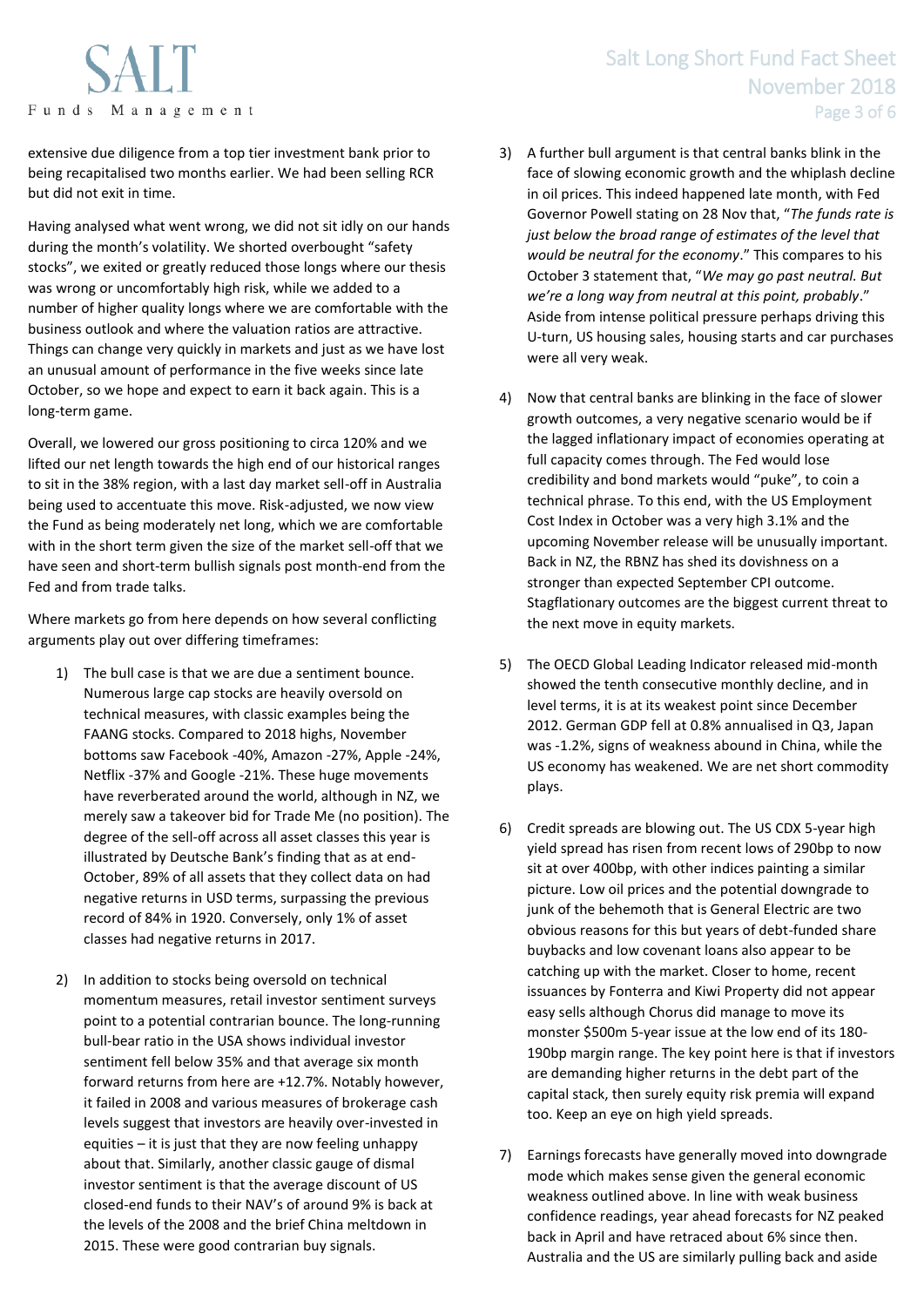

from mixed revenue lines, cost pressures from labour are another common denominator. There is little we can point to that suggests the downgrades are over yet.

- 8) The sharp market sell-off has been partially accompanied by earnings downgrades which means that valuations are still expensive. Using FNZC data, the one year forward PE rose from 24.8x to 25.4x in November. This is below the ludicrous 26.4x it hit during the August madness but it remains 21% above our fair value estimate.
- 9) Aside from inflation outcomes, bond yields over the period ahead remain susceptible to two other factors. The Fed is now implementing QT and the ECB's QE finishes at end-Dec – who will buy Italian bonds then? Secondly, the slowdown in the US economy could see some uncomfortably large fiscal deficits which may make the bond market sit up and take notice. Higher yields in these markets would work their way into asset valuations all around the world.
- 10) A left-field factor is the ongoing trade saga between the USA and China. The market's euphoric reaction early in December following the G20 summit to what is merely a 90-day truce surely paves the way for more twists and turns in this soap opera. Will China really make the meaningful changes to IP protection and investment openness that the US is seeking?
- 11) Finally, a pall has been cast over the Australian equity market by the sharp slowdown in their housing market and related exposures to it. There is a unique factor in the form of the Royal Commission and they have also had a stronger supply response than NZ. However, we also have a host of factors suggesting that we may follow with a lag. Our market is extremely expensive, bank munificence may pare back somewhat, negative gearing will end over the next year, the foreign buyer ban is in place, a supply response is gradually building and AML legislation is about to be applied to realtors and lawyers from January.

Put all this together and we remain medium term bearish due to valuations that remain extended, economic/earnings outlooks that are turning south and credit spreads that are widening. Nearer term however, there has been a large degree of capitulation and as central banks are taking a wee breather, early December is seeing an attempt a market rally which is providing some interesting opportunities to establish new shorts. As the famous saying goes – in the short run, the market is a voting machine but in the long run it is a weighing machine. Returning to the performance of the Fund during November, the -3.71% return was driven by three related factors. Firstly, our "winners to losers" ratio was a disappointing 47%. Secondly, we underperformed from both the long and short

sides of the ledger, with our longs detracting -3.57% and our shorts surprisingly hurting us by -0.12%. Thirdly, our losers were far larger in magnitude than our winners.

The worst performer by some distance was the 0.89% position that remained in RCR Tomlinson (RCR) which entered receivership. We had been selling as we were wary of the risks but were only doing so slowly as we saw the potential for major rail contract wins which would have led to a re-rating and a better exit point. RCR had reiterated guidance at their AGM just two weeks prior, directors had been buying shares and the business had undergone extensive due diligence prior to being recapitalised just two months earlier. Normally, owning these situations post recapitalisation is exactly the time to do so. This situation reeks and it will be fascinating to see if there are insurance recoveries down the track.

Our modest long in Evolve Education (EVO, -26%) has turned into a very disappointing saga. We bought far too early in the expectation of a turnaround of a business that has been poorly run and on the strong possibility that private equity interest in the sector could extend to EVO. We may have got close on the takeover scenario but the purchase of a strategic stake at \$0.65 (versus the current \$0.32) by the successful Australian investor, Chris Scott stymied this possibility. The sector has been squeezed by excess supply, staff shortages and tight Government funding under National. However, the key driver is nitty gritty centre-by-centre management in each local market to get occupancy up from the current 77% to 82%. This would leverage EVO's fixed cost base and thence earnings. We have confidence that the new CEO, Rosanne Graham is the right person to drive this but it will take time and while the business is cash generative, the balance sheet is now stretched. Recent evidence does tentatively point to the business stabilising at weak levels.

Our modest long in the Australian tyre retailer, National Tyre & Wheel (NTD, -41%) ran into an earnings warning. Earlier trading feedback had been solid but October saw very poor sales and a timing issue with passing on higher imported costs. We had invested on the basis that it was a steady business on a low multiple that would grow by bolting on independents to its network at very cheap prices. Post downgrade, NTD is now on a forward PE of 6.4x and a dividend yield of 7.8% but it will take time to rebuild trust and return to its former strategy. We have retained our small holding as the business is not broken.

Our large long in Turners (TRA, -10%) has delivered strong returns in the past but ran into a result that was weaker than their earlier upbeat comments had suggested. While used car sales are holding up well, we underestimated the margin impact from a squeeze on car inventories due to greater difficulty and costs in sourcing Japanese imports. We had thought that TRA's diversified sources of car supply would allow them to ride this out. In addition, TRA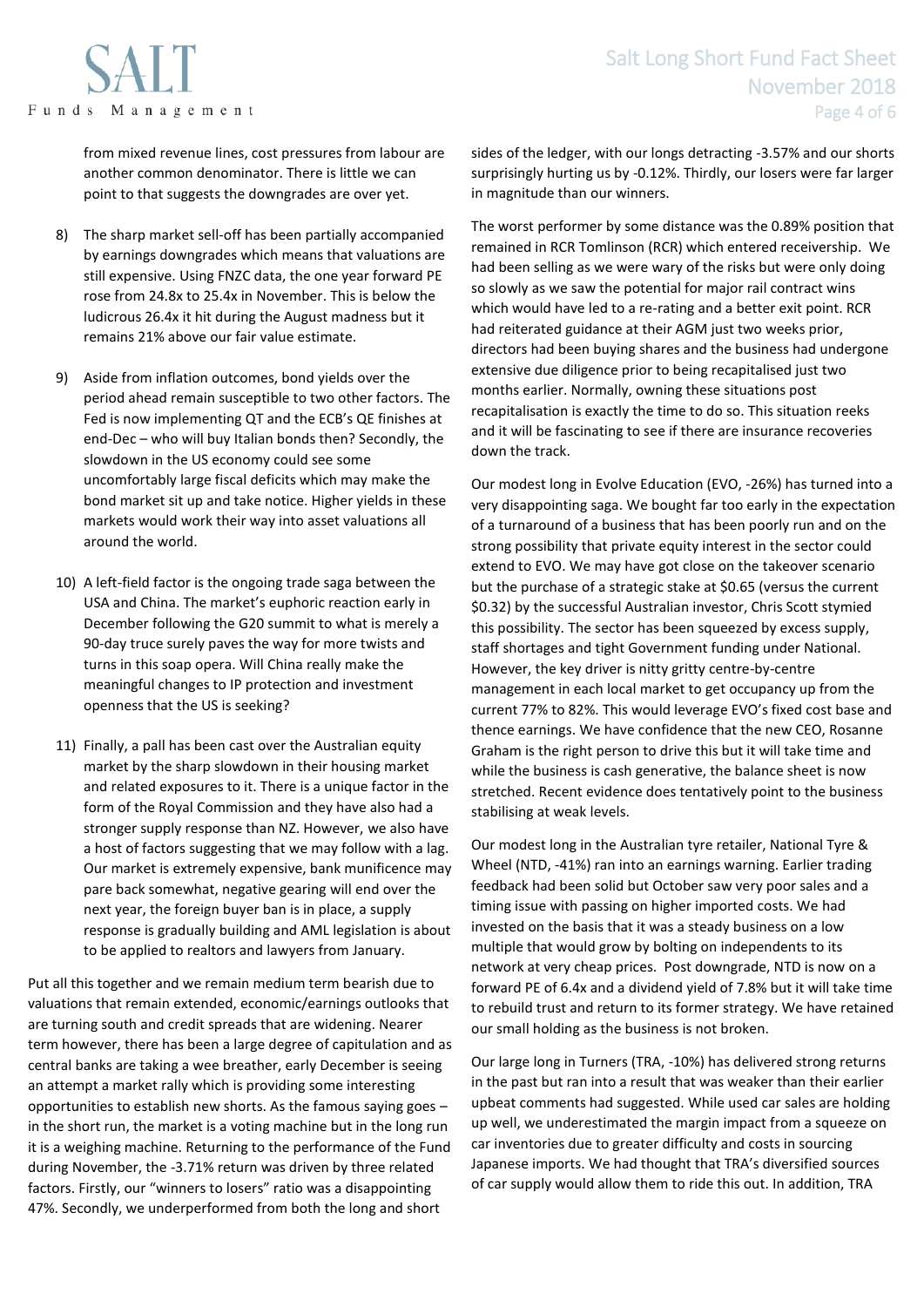

### Salt Long Short Fund Fact Sheet November 2018 Page 5 of 6

has experienced some obsolete inventory issues in their purchase of Buy Right Cars and their non-recourse finance offer has proven to be mis-priced. These latter two issues have largely been worked through and the import issue will not last forever. We remain fans of TRA's unique vertical and horizontal integration in a highly fragmented industry with large profit pools. In the short term we have called the cycle wrong but in the long term we think this is a business on a sub 10x PE with many years of growth ahead of it.

Our small 0.5% long (pre fall) in Far Limited (FAR, -48%) made the cardinal sin of drilling a dry hole in what was a moderately risky (in exploration terms) 900m barrel oil prospect. If this had come up trumps, the share price would have risen by several multiples. The backstop is their stake in the SNE field that is being developed by Woodside and a legal dispute where FAR possibly has pre-emptive rights over the stake that was bought by Woodside. Most analyst valuations of FAR's stake are at least twice the current share price.

A small speculative long in the dental roll-up Smiles Inc (SIL, -58%) was disastrous. The management driving the business had strong roll-up track records and their model of partial 60/40 ownership with dentists made theoretical sense in driving ongoing incentivisation. However, some of the acquisitions have performed poorly, a key operator died and central costs have proven higher than expected. Latest trading does appear to be improving but trust in this business is shot to pieces and it is now a very small holding.

Our large, high conviction holding in Bingo Industries (BIN, -7%) has had a tough two months. The problem this month came with the amber light given by the ACCC to their highly strategic purchase of Dial-A-Dump. We believe they will get this through in some form, with minor divestments likely required. Meanwhile, F19 earnings forecasts will be pushed back and uncertainty will sit on BIN for several months. BIN is now at a major discount to our DCF valuation without D-A-D and they have already raised the equity to pay for it. Macquarie estimates that theoretically using this \$425m for a buyback at current levels would be 47% EPS accretive. It is hard to think of businesses with a better fortress than well located landfill and recycling facilities in a market where there is little room for more of them and BIN is now trading well below market multiples.

Our large long in Unibail-Rodamco-Westfield (URW, -7%) has fared very poorly in the last two months. They own premium shopping centres across Europe and the US, with around 25% exposure to the latter market. Owning and developing premium shopping centres remains a good business. It is B and C grade centres that are seeing the most pain from the encroachment of online. URW

stands out as being remarkably undervalued in our relative property valuation model and we estimate it offers a gross PIE yield to a NZ investor of 9.2% with solid growth as developments mature.

An analysis of the US Thanksgiving weekend by ICSC Research found that 60% of adults  $-$  or 151.2m people  $-$  visited a mall, with 95.8m adults doing so on Thanksgiving Day itself, up from 91m last year. 71% of shoppers spent in a store, while 42% spent online from physical retailers. Roughly 27% used click-and-collect, by which they paid for products online and picked them up in a store. Of these click-and-collect shoppers, 64% made additional purchases in the store, an adjacent establishment or another unit in the same mall when they went to pick up the merchandise they ordered online. We have upped our holding and will grit our teeth while collecting the dividend cheque.

Notwithstanding the foregoing list of woe, the Fund did have a number of solid winners during the month. These were led by our large short in Coca Cola Amatil (CCL, -13%). This had apparently been a "safety stock" for a number of Australian investors but they delivered a soft confession in a business update late month on several aspects. Indonesia is performing poorly, input costs have risen and there is ongoing need for more reinvestment in the business than had been previously flagged. It is a 17-18x PE company with no discernible growth.

Our longs in the intellectual property space finally bore a little fruit, with our mid-sized Qantm IP (QIP, +15%) holding rising sharply on corporate activity. They appear very keen to push forward with a merger with Xenith IP (XIP, +14%) which is also a small holding but to us this makes little sense relative to an indicative bid at a far higher price from rivals IPH Limited. We are hopeful that this can be consummated despite the QIP Board/management clearly preferring to steer their own course.

Our moderate short in Dominos Pizza (DMP, -15%) fell sharply following muted guidance at their AGM, while our very large short in Ryman (RYM, -4%) has performed well over the last two months. We did cover some of this on weakness but we retain high conviction that there is a sizeable overbuild occurring in the retirement village sector at a time when the domestic housing sector has peaked out. The treatment meted out to Aveo Group in Australia illustrates what can happen when a highly geared balance sheet meets a slowdown in unit sales.

Thank you for ongoing investment and support of the Fund. The last five weeks have been a rude wake-up call after the Fund was seemingly well positioned in late October. We have recognised the step-change in market and economic conditions and moved to exit and reduce a number of our lower quality longs rather than throw good money after bad. At the same time, we have taken advantage of the sharp pullback to add to our highest conviction names at attractive levels. We have rotated our shorts to cover many which have been decimated, while initiating ones where we see earnings risk and have also lifted shorts in a range of overbought "safety trade" names.